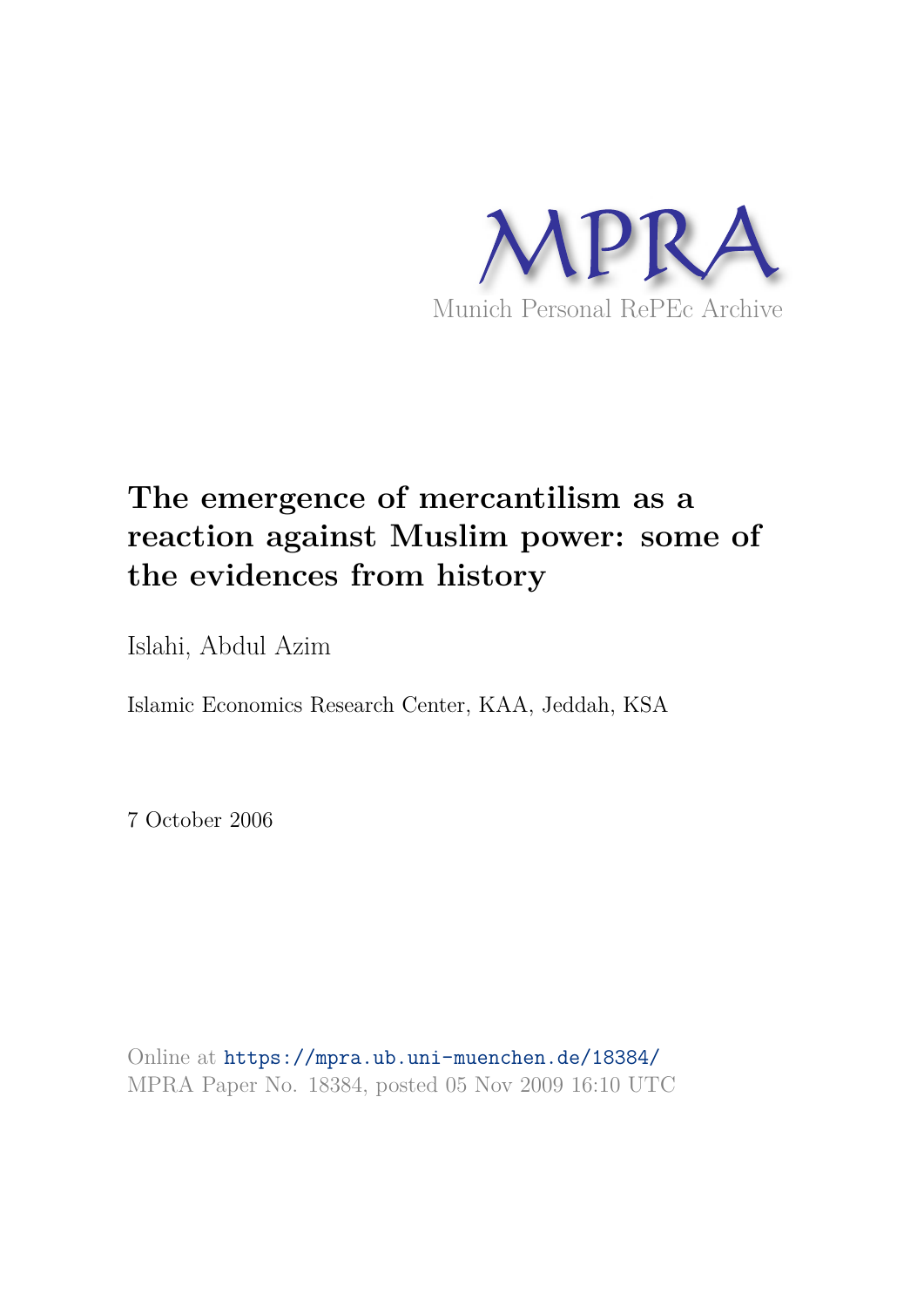## **The Emergence of Mercantilism as a Reaction against Muslim Power: Some of the Evidences from History**

Abdul Azim Islahi

 **Abstract:** In the early modern period, changing attitude of Medieval Europe towards trade as an outcome of encounter with Muslim scholars and rulers and consequently emergence of 'mercantilism' was a turning point in the history of economic thought. The paper documents evidences which prove that initially mercantilism was a reaction against Muslim powers. In the rise of mercantilism, discovery of the New World is considered a significant factor. The main objective before explorers and pioneers of mercantilism was to strengthen their governments through the acquisition of precious metal to regain the Holy Places, defeat the enemy, check the expanding power of Muslim rivals and spread Christianity. However, later it ended up in an effective economic movement.

## **I. Introduction**

There is no difference of opinion regarding the fact that mercantilism was the dominating current of economic thought during two and half centuries before the emergence of physiocracy in mid eighteenth century and subsequently classical economics. But there is no agreement of opinions about the date of its beginning. To some writers it started in early sixteenth century, some others date it still earlier (Whittaker, 1960, p. 31). In the words of Glamann, (1977, p. 427), 'There is scarcely any period in the history of Europe when trade plays so central a role as in the years from 1500 to 1750. Some historians call this the early capitalist age or the age of merchant capitalism, while others term it the mercantile or mercantilist era'. Importance of mercantilism in the history of economic thought needs no explanation for the students of the subject. It regarded bullion as money and trade as the source to obtain it. It emphasized international trade and aimed at strengthening the national state. Attainment of 'economic power' assumed form of a movement that spread in many countries at the same time. It proved the starting point of modern capitalism and provided base for industrial revolution. It enriched the economic thought with a number of new concepts such as, 'nation-states', 'protectionism', 'balance of trade', 'fear of good', 'quantity theory of money', 'free trade', 'internationalization of the economy', 'self-reliance', etc. It has been subject of criticism starting form Physiocrats, and Adam Smith up to our own age. But still many ideas of mercantilism, openly or under disguise of certain institutions, are adopted.

 Historians of economic thought have explored the factors that helped development of mercantilism. For example, Eric Roll (1974, pp. 54-55) mentions the following as some of the factors operating behind development of mercantilism:

'The growth of nation states, anxious to destroy both the particularism of feudal society and universalism of the spiritual power of Church which resulted in a greater concern for wealth and quickening of economic activities, the revolution in the methods of farming, …. maritime discoveries'.

Similarly Oser and Blanchfield (1975, p. 8) attribute the development of mercantilism to:

'…the self-sufficiency of the feudal community, growth of cities, flourishment of trade,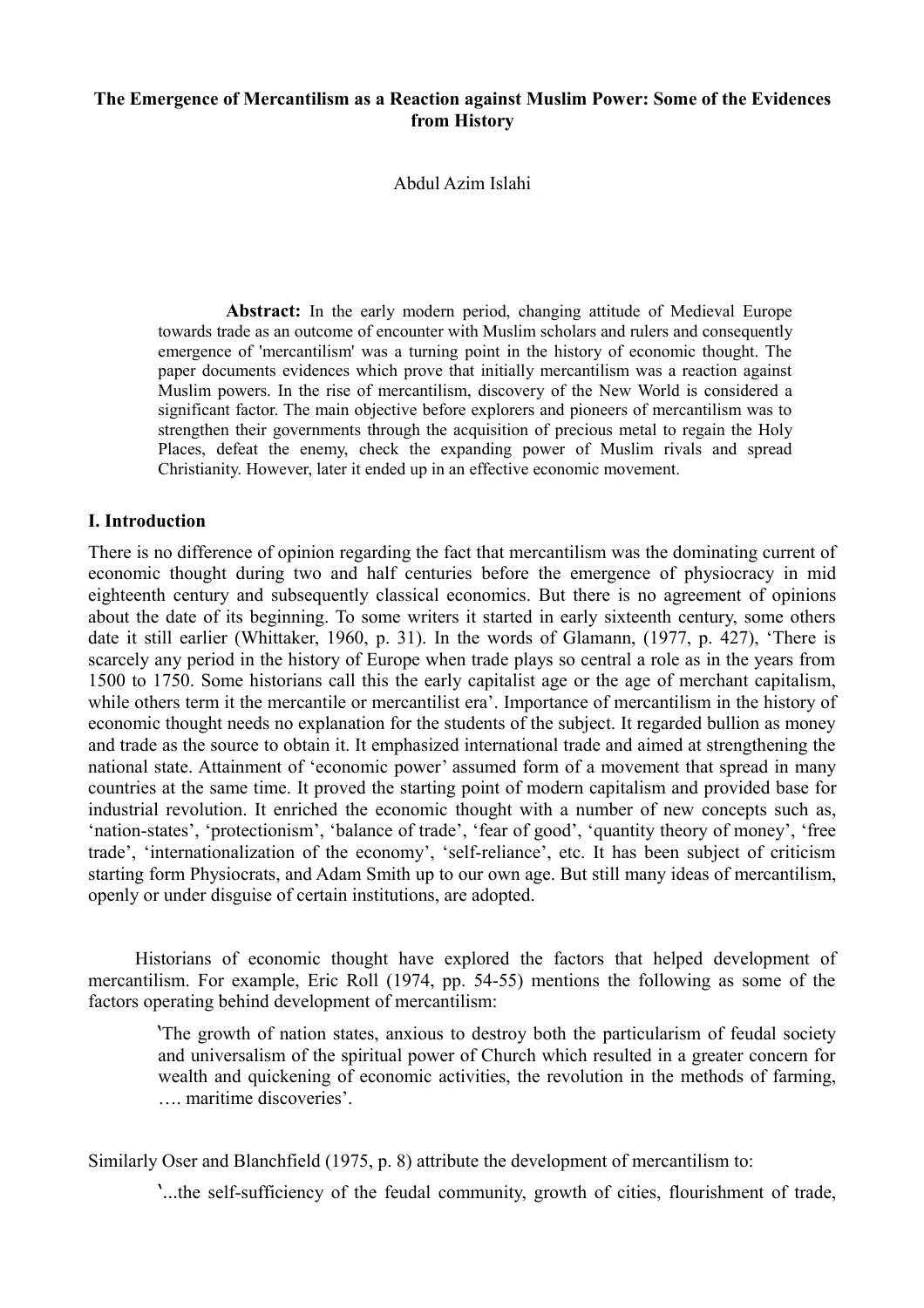discovery of gold with Western Hemisphere, great geographical discoveries, rise of national states, etc'.

 In the rise of mercantilism, discovery of new world is considered a significant factor that was done in search of gold or means for gold. "In Columbus' mind gold was important as a means of furthering his sovereign's crusade to capture Jerusalem"<sup>1</sup>. (Hamdani, 1994, p. 281). Discovery of new lands had no meaning for Columbus except as a stepping stone toward, the Christians of East and Emperor of Cathay (ibid., p. 285). "Gold", said Columbus "is a wonderful thing! Whoever possesses it is master of everything he desires. With gold, one can even get souls into paradise" (Roll, 1974, p. 65, In a letter from Jamaica of 1503, quoted by Marx in *Zur Kratic der politischem Oconomie*, 1930, p. 162). This is quite different from what some of the historians of economic thought want to make us believe. For example to Eric Roll (1974, p. 63), 'The mercantilists demanded a state strong enough to protect the trading interest and to break down the many medieval barriers to commercial expansion'. This might have been one of considerations, but initially it was not the main objective.

 The changing attitudes of Medieval Europe towards trade as a result of encounter with Muslim scholars and rulers and as a result emergence of Mercantilism was a turning point in the history of economic thought. However, one must remember an important difference. While Muslims believed in trade as a source of mutual benefit, early Mercantilist intellectuals believed like Aristotle that trade was a war because they held that one nation's gain would be at the cost of others. One man's gain is another man's loss. The French essayist Michel de Montaigne wrote in 1580: "The profit of one man is the damage of another…. . No man profiteth but by the loss of others" (Oser and Blanchfield, 1975, p. 9). Even one hundred years after him, Jean Baptiste Colbert (d. 1683) reiterates that 'one nation can become rich only at the expense of another……Commerce is therefore a continual and a bitter war among nations for economic advantage' (ibid., p.21) Mercantilists realized the mutual benefit from the trade only after discovery of the theory of comparative cost advantage (have they realized it.

 Development of mercantilist doctrine was so different from all the past stages of the evolution of economic thought, and so harmonious and closely related to ideas that came after it, that many historians of economic thought start the modern history of the subject with mercantilism. It differs from the past tradition in the sense that earlier economic thoughts were expressed by religious scholars, moral philosophers, social thinkers, academics, etc. But mercantilist ideas came mostly from those who were basically merchants or men of affairs (Lekachman, 1959, p. 49). However, generally mercantilist writers did not contribute to a single economic ideology. Mercantilism as a whole cannot be considered a unified theory of economics. There were no mercantilist writers presenting an overarching scheme for the ideal economy, as Adam Smith would later do for classical economics. Rather, each mercantilist writer tended to focus on a single area of the economy (ibid. p. 34; Landreth and. Colander, 2002*.* p. 44).

#### **II. Core of mercantilism**

 Mercantilism refers to economic system of the major trading nations during the 16th, 17th, and 18th centuries, based on the premise that national wealth and power were best served by increasing exports and collecting bullion (precious metal) in return. In part, this focus on reserves of gold and silver was because of their importance during times of war. Armies, which often included mercenaries, were paid in bullion, and navies were funded by gold and silver. The complicated system of international alliances of the period also often required large payments from one state to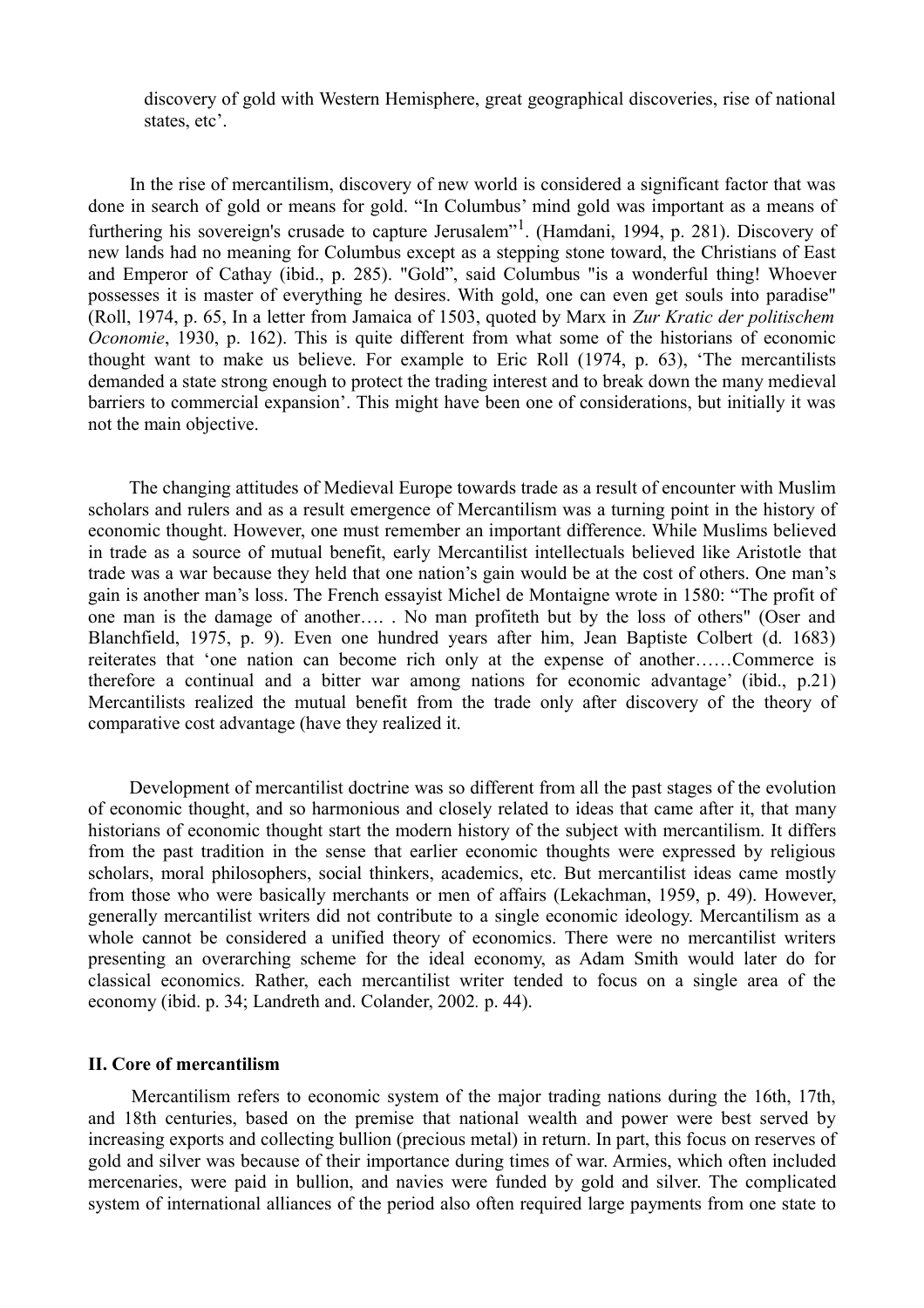another. Besides bullion, raw materials for domestic manufacturers were also sought, and duties were levied on the importation of such goods in order to provide revenue for the government. The state exercised much control over economic life, chiefly through corporations and trading companies. Production was carefully regulated with the object of securing goods of high quality and low cost, thus enabling the nation to hold its place in foreign markets. Treaties were made to obtain exclusive trading privileges. 'To promote their business interest, mercantilists believed in free trade within a country; that is, they were opposed to internal taxes, tolls, and other restrictions on the movement of goods. However, they did not favor free internal trade in the sense of allowing anybody to engage in whatever trade he wished. On the contrary, mercantilists preferred monopoly grants and exclusive trading privileges whenever they could acquire them' (Oser and Blanchfield, 1975, p. 10). Apart from war with other countries, strong national governments were also necessary to achieve other goals such as, nationalism, protectionism, colonialism, and internal trade unhampered by tolls and excessive taxes (ibid. p. 11).

 Under mercantilism it was believed that the economic health of a nation could be measured by the amount of precious metal, gold, or silver, which it possessed. Precious metals were considered as the source of prosperity, prestige, and strength. Bullionism required a favorable balance of trade. That is, for a nation to have gold on hand at the end of the year, it must export more than it imports. 'Mercantilist doctrine taught that export was the only desirable economic transaction and goods were exported to enemy countries even in war time' (Heckscher, 2: 42). Each nation tried to achieve economic self-sufficiency. Thriving agriculture should be carefully encouraged. Domestic production not only precluded imports of food, but farmers also provided a base for taxation. Regulated commerce could produce a favorable balance of trade. In general, tariffs should be high on imported manufactured goods and low on imported raw material. Sea power was necessary to control foreign markets. A powerful merchant fleet would obviate the necessity of using the ships of another nation and becoming dependent on foreign assistance. 'The merchant capitalists believed in dominating and exploiting colonies and in monopolizing colonial trade for their own benefit. They wanted to keep the colonies eternally dependent on and subservient to the mother country<sup>2</sup> (Oser and Blanchfield, 1975, p. 10). The interests of the colonists were sacrificed to those of the mother country; and the natives were exploited without mercy. Colonies were to provide captive markets for manufactured goods, cheep labor and sources of raw material. Luxury items were to be avoided because they took money out of the economy unnecessarily. Mercantilism suggested that the government should advance these goals by playing an active, protectionist role in the economy, by encouraging exports and discouraging imports.

 The period of early mercantilism, which developed from around 1500, was most marked by its 'bullionism'. This period saw a vast inflow of gold and silver from the Spanish colonies in the New World, and an overriding concern was "how the other states of Europe could be able to compete". The bullionists, such as Jean Bodin, Thomas Gresham and John Hales, felt that the wealth and power of a state was measured by the amount of bullion it possessed; and that to grow in power, meant increasing the amount of bullion at the expense of the other powers. The prosperity of a state was measured by the accumulated wealth of its government, with no concept of national income. One element mercantilists agreed upon was the economic oppression of the working population. Laborers and farmers were to live at the "margins of subsistence". The goal was to maximize production, with no concern for consumption. Extra money, free time, or education for the "lower classes" was seen to inevitably lead to 'vice' and 'laziness', and would result in 'harm' to the economy (Landreth and. Colander, 2002 *.* p. 43).

Merchants benefited greatly from the enforced monopolies, bans on foreign competition, and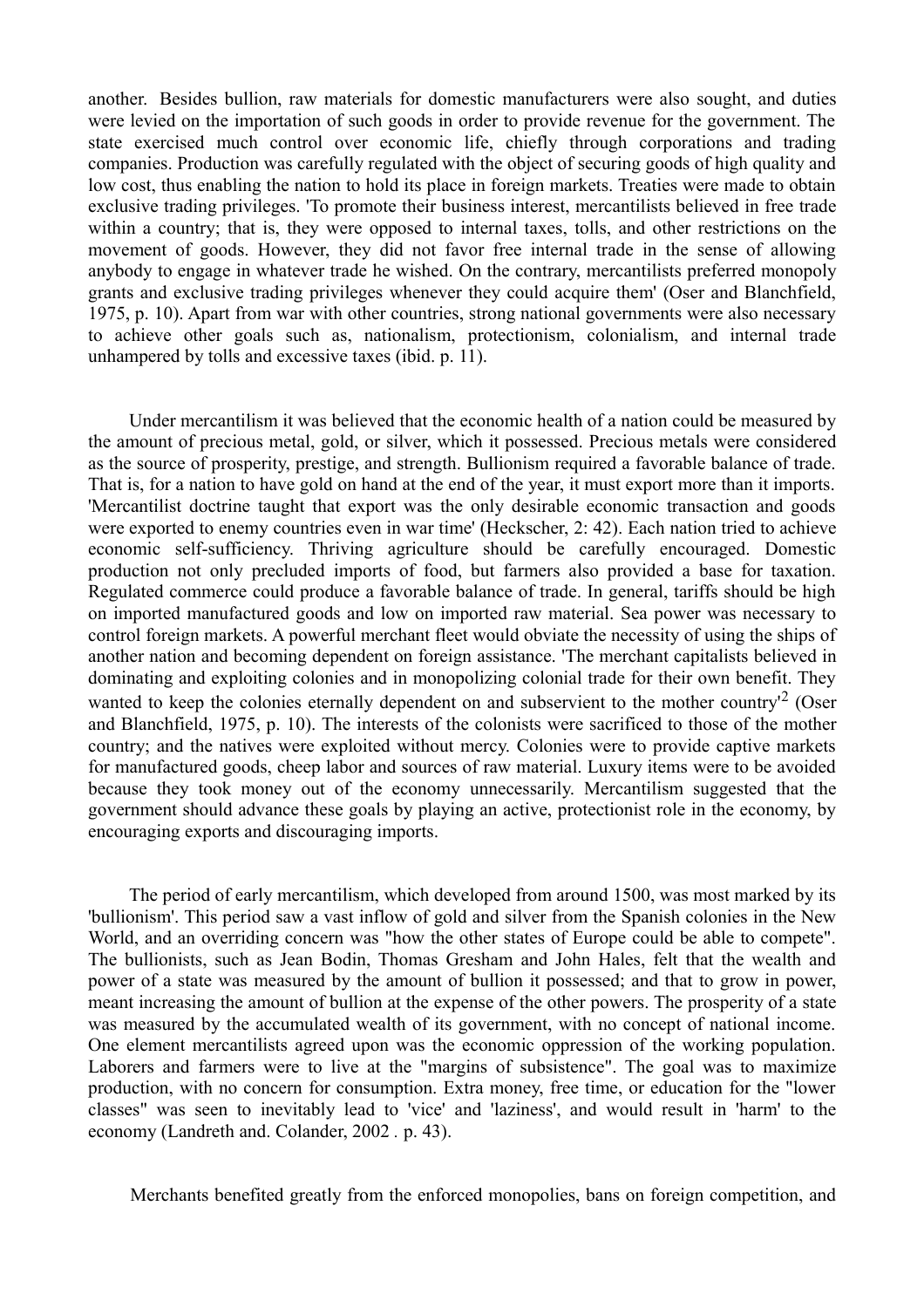poverty of the workers. Governments benefited from the high tariffs and payments from the merchants. Whereas later economic ideas were often developed by academics and philosophers, almost all mercantilist writers were merchants or government officials (Ekelund and Hébert, 1997, p. 46).

#### **III. Mercantilism: A Reaction Against Muslim Powers**

 When we study the history of Mercantilism, questions come to mind about what lay behind the rise of mercantilists, what prompted the change in their thinking and why did they feel the need to strengthen the national state? These questions, of course, need a thorough study of the background and circumstances in which 'mercantilism' developed. This writer has a considered opinion that behind the rise of mercantilism lies the motivation that the scholastic writers, and through them the mercantilist writers, received from the work of Muslim scholars<sup>3</sup>. For Muslims, trading has been a praiseworthy commercial activity since the very beginning of Islam. European activists, defeated in Crusades, thought that the trade was the major source of Muslim strength. Thus, their attention was drawn to monopolize it. They might have arrived at the conclusion that for defeating Muslims, they must pay attention to unity and strengthen the national government. Heckscher has rightly assigned to the second part of his work the title "Mercantilism as a system of power". According to Heckscher (1955), this power goal appeared under two guises: power *per se*, especially in a military sense, as well as the power to be achieved via national economic prosperity. Examples of fund raising for this purpose are also not uncommon. 'Portugal's King Diniz sent an ambassador to Pope John XXII to solicit funds for the construction of fleet to be used against Muslims' (Hamdani, 1994, p. 286) .

 Disappointed from the conquest at the battle field, mercantilists tried to block the Muslim power on economic front: "If one takes this trade of Malacca out of their [*Mamluks*'] hands, Cairo and Mecca will be entirely ruined, and to Venice no spices will be conveyed, except what her merchants go to buy in Portugal". This was declared by Portuguese governor Alfonso de Albuquerque after conquering Goa and Malacca in 1511. (ibid., p. 288)<sup>4</sup>. -

 There is much evidence that one can refer to, which supports the fact that the main objective before explorers and pioneers of mercantilism was to strengthen their governments to regain their holy places, defeat their enemy, check the expanding power of Muslim rivals and spread Christianity. According to George Kirk, Prince Henry the Navigator (1394-1460) on whose inspiration Portuguese seamen began to explore the Atlantic coast of Africa southwards:

 'was evidently to carry on the Crusades by an attempt to outflank the Darul-Islam both strategically and commercially; to divert the trade in the gold and other products of West Africa from Muslim hands; to make contact south of Sahara with the Negus of Ethiopia ('Prester John') and jointly assail the Muslims from the south; and he may also have planned in his later life to win control for Portugal of the Indian trade which was now the main source of wealth of the Muslim world' (Kirk, 1964, pp. 63-64).

Herbert Heaton, the famous economic historian writes: "Columbus talked of making converts, securing the gold, pearls and spices of the Orient and using part of this fortune to equip an army that would free Jerusalem from the Turk" (Heaton, 1968, p. 238). 'Columbus' peer Vasco de Gama who sailed towards East and reached Indian coast, declared that he had come 'in search of Christians and spices' (ibid.). Heaton further writes: "the issue was not destined to be settled by economic factors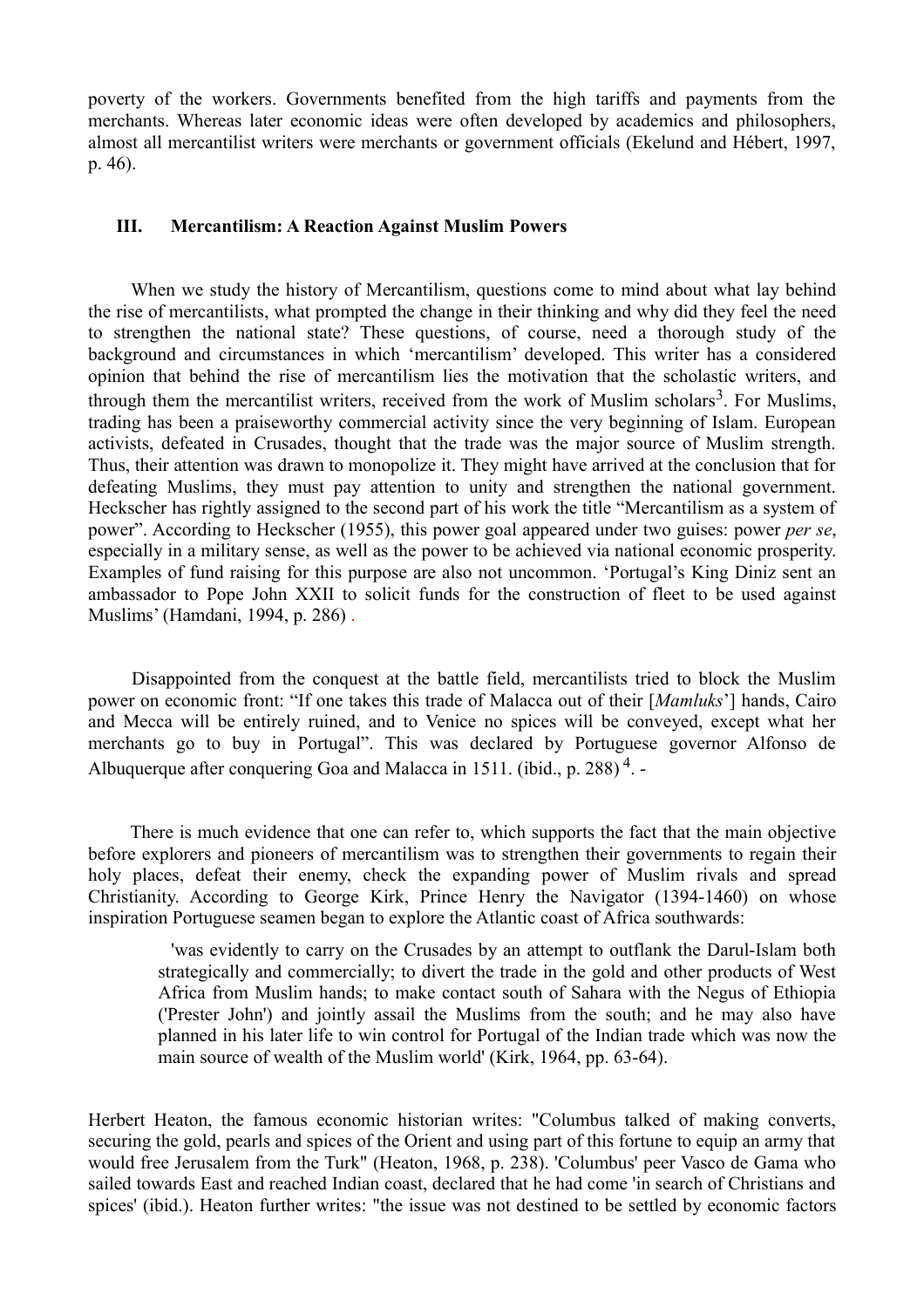alone, … Portugal went east as crusader and trader, determined to get a monopoly of the westward flow of goods and also to wage the holy war on new battle fields" (ibid, p. 241). That the economic gain was not their main objective and that they aimed at defeating Muslims and destroying their lands and shrines, is clear from the fact that Albuquerque, initially commander of the Portuguese fleet and after 1509 governor general of the Portuguese Indies, 'laid plans to capture Aden, establish a base inside the Red Sea, burn the Egyptian navy in harbor and destroy the Moslem holy city of Mecca. He even suggested that engineers be brought from Europe to divert the upper Niles from its course, thus turning Egypt into a desert' (ibid, p. 241). We have noted above that Vasco de Gama explained that he came to India in search of Christians and spices. According to Lewis (1976, p. 203; 1982, pp. 33-34):

'it was a fair summary of the motives that sent the Portuguese to Asia – as indeed also, suitability adjusted, of the *jihad* to which, in a sense, their voyages were a long-delayed reply. The sentiment of religious mission was very strong among the Portuguese who went to the East. The voyages of discovery were seen as a religious struggle – a continuation of the Reconquest and the Crusades, and against the same Islamic enemy'.

 Thus, the first and foremost factor in rise and development of mercantilism is that its pioneer practitioners started the search of bullion through foreign trade with *religious zeal*.<sup>5</sup> 'Gold, said Columbus, 'is a wonderful thing! Whoever possesses it is master of everything he desires. With gold, one can even get souls into paradise' (Roll, 1974, p. 65). We have noted above some other sayings of Columbus and Vasco de Gama that they were engaged in exploration to recover Holy Lands and preach Christianity. Perhaps Montgomery Watt had that in mind when he writes:

"When the advancement to Jerusalem through the Mediterranean or eastern Europe was proved to be impracticable, a few men began to wonder if the Saracens (Muslims) could be attacked in the rear. ….Certainly some of those who sponsored or participated in the exploring expeditions regarded these as Crusading enterprise, and the members of the expeditions bore the Crusaders' cross" (Watt, 1972, p. 57).

Stripling is right when he declares that, 'The war of the Portuguese against the *Mamluks* has sometimes been regarded as merely a continuation of the crusade and only secondarily a trade war' (Stripling, 1977, p. 35).

 War against Mamluks in early sixteenth century who had given once a crushing defeat to the united Mongol invaders by the end of thirteenth century and the Ottoman (the custodian of holy places) in the later period required unity of forces, regional and states, and gold for war expenditure. The mercantile system emphasized, among other things, these two essential elements of winning a war. Professor W.R. Shepherd summed up all the motives for expansion neatly as the three Gs "Gospel, Glory and Gold". Of these, only gold is, strictly speaking, an economic objective (Clough and Cole, 1967, p. 99), and it was intended to serve the first two.

# **IV. An Amoral, Restrictive, Unjust, and Exploitative System.**

 Though Mercantilism started as to serve Christianity and get hold of the Holy Places, in later period it developed opposition to religion and the church (Heckscher, 1955, 2:302, 303) because of latter's intoleration. 'The expulsion of Moors and Jews from Spain was exhibited as the pernicious result of intolerance' (ibid. p. 304). Mercantilism assumed form of a new religion and 'in deifying the state it opposed medieval religion, which had worshipped at quite other shrines' (ibid. 2:155). According to Lekachman (1959, p. 35), 'in its glory, mercantilism was a battle against hampering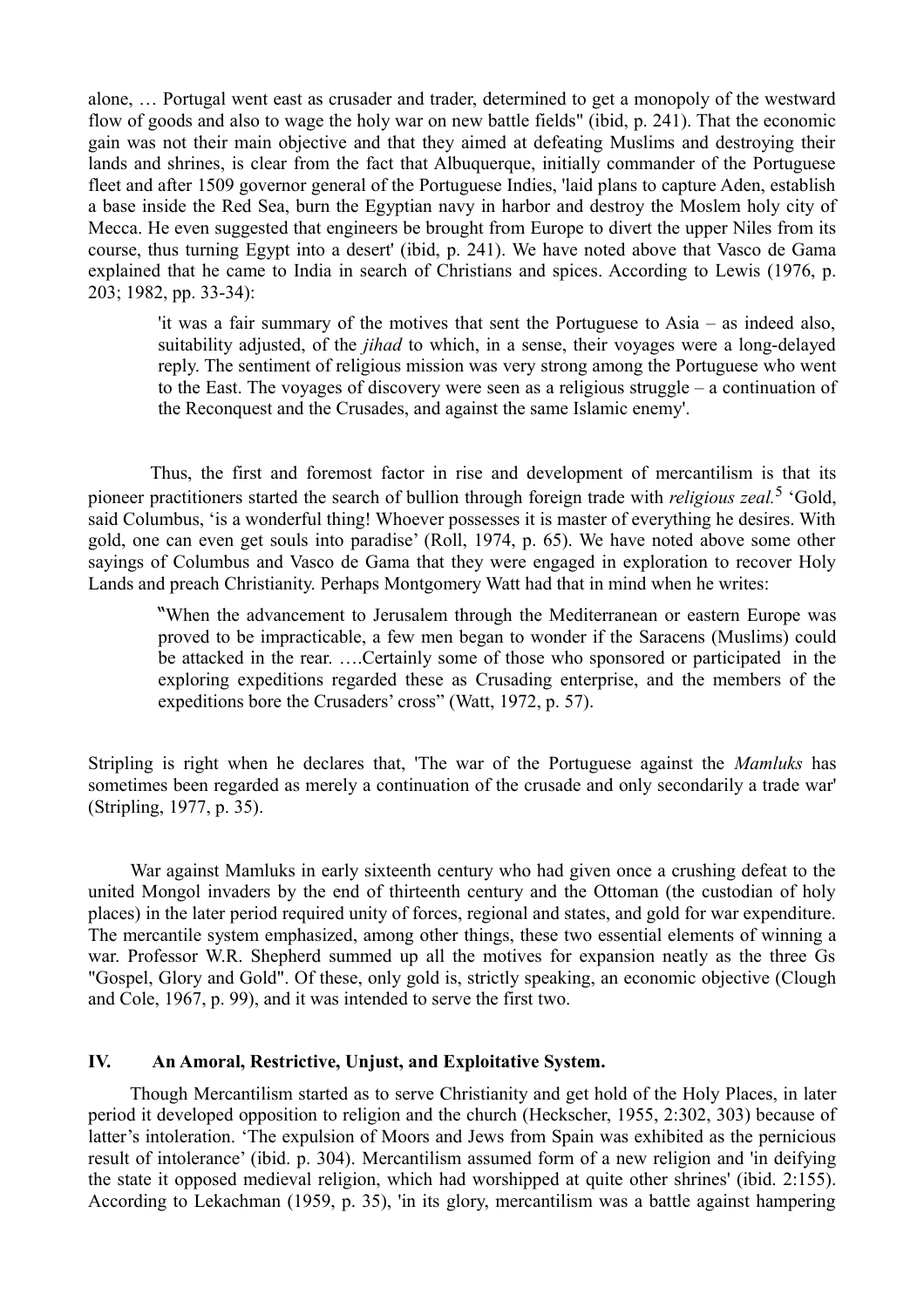medieval thought and practice'.

 It was an amoral and exploitative system. 'The mercantilists were amoral in a two-fold sense, both in their aims as also in the means for the attainment of their ends. This two-fold amorality arose from their widespread indifference towards mankind, both in its capacity as a reasoning animal, as also in its attitude towards the eternal.' (ibid. p. 285). 'The interest in human beings' was replaced by 'the interest in the state'. 'The welfare of the state was substituted in place of amelioration of the individual ' (ibid). 'The individual's private economic interests were to be made serviceable for the end of the state' (p. 293). The freedom of trade 'meant to the mercantilist that one was free to do what one wished without prevention or compulsion by government regulation' (ibid, p. 296) 'As Oser and Blanchfield (1975, p. 9) observed:

 'Mercantilistic nationalism of course meant militarism'. In England in 1549, people were forbidden by law to eat meat on certain days of the week in order to ensure a domestic market for fish brought by mercantilist seamen (ibid. p. 9). 'Mercantilists advocated the import of raw materials without tariffs if they could not be produced at home, protection for manufactured goods and raw materials that could be produced at home, and the restriction of the outward movement of raw materials. This emphasis on exports, this reluctance to import, has been called "the fear of goods". The interest of the merchants took precedence over those of the consumer' (Oser and Blanchfield, 1975, pp. 9-10).

'An act passed in 1565-66 during Queen Elizabeth's reign forbade export of live sheep. The penalties for violating this law were confiscation of property, a year in prison, and the cutting of the left hand. The death penalty was prescribed for a second offence' (Oser and Blanchfield, 1975, p. 10). These quotes which could be multiplied show how immoral, restrictive and exploitative the system of mercantilism was.

#### **V. Crusading movement transformed**

 Certainly the crusading movement underwent great changes and so its organizers. During the thirteenth and fourteenth centuries it had as its chief emphasis the relief of the Holy Land. In the fifteenth century it took the form of boycott of Mamluk product and ban on trading with them. Then in the sixteenth century it transformed mainly to containment of the Ottoman Turks and then fighting for the economic interest. 'But it would be inaccurate to conclude from this that the ideal of recovering Jerusalem had ceased to play any role in crusading; for while the active planning of recovery crusades came to an end in 1370, the re-conquest of the Holy Land continued for centuries to exercise the imaginations of at least some Catholics' (Housley, 1992, p. 45). After citing a number of instances from the sixteenth century rulers, religious leaders, social thinkers and humanists who equally appealed or preached for recovery of Holy Lands, Housley writes: "These instances, which could easily be multiplied, illustrate what was clearly an important impulse to look beyond the crusade against the Turk (and occasionally the Moors of Granada or North Africa) towards the liberation of the Holy Land' (ibid. p. 47). He supports the view that 'although the crusade remained an inspirational ideal, commanding consistent interest and respect, it gradually ceased to be associated with military action<sup>'6</sup> (ibid. p. 419). Thus, the exploration and commercial enterprises that started with the objective of financing crusades for recovery of Jerusalem and reconquest of the Holy Lands, ended up in apparently economic movement (Hamdani 1994, p. 289).

 Since the world market was limited, the clash of interest incited the European countries to fight each other. Spain and Portugal were already in fray. But they went to different directions.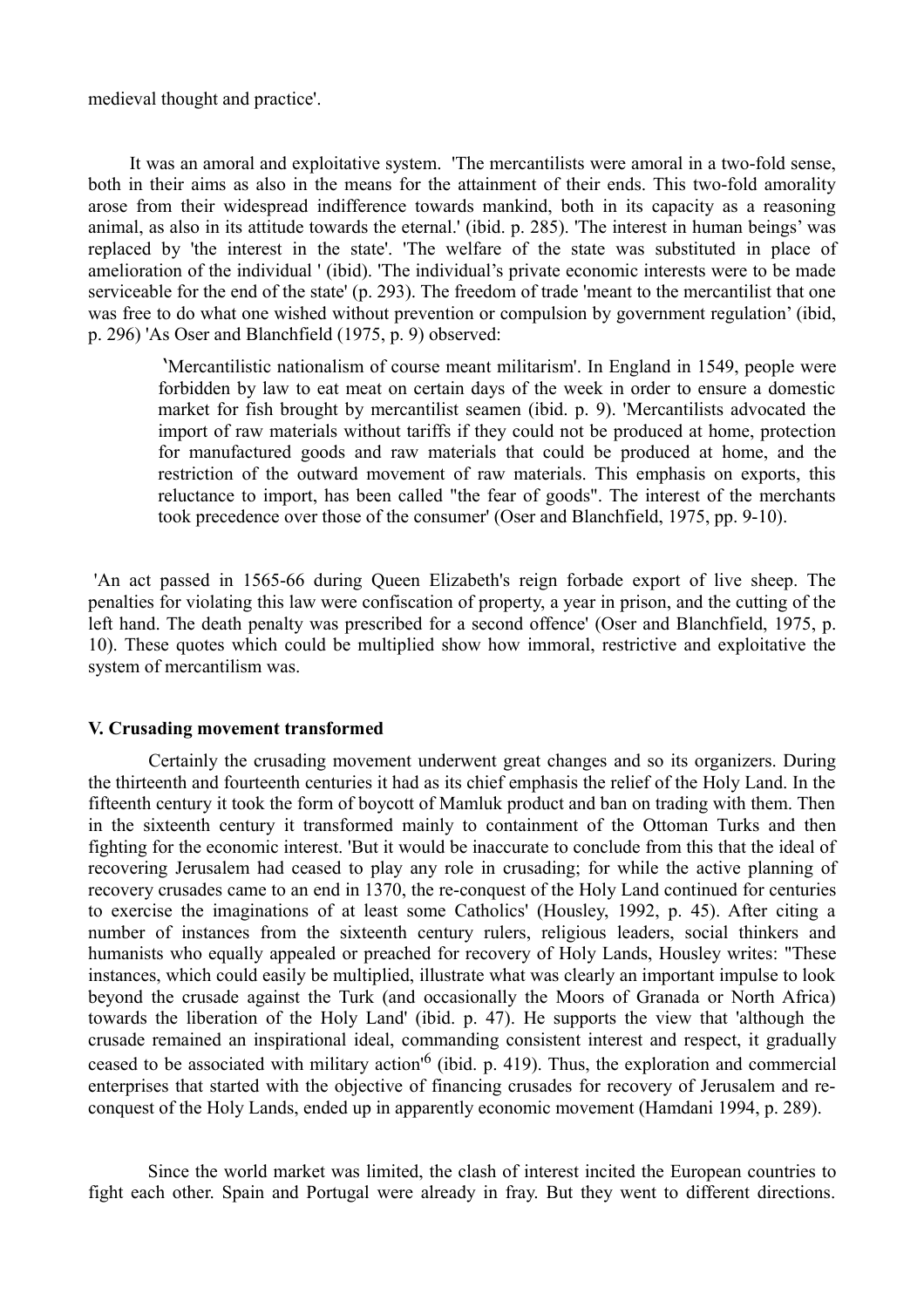England was late in joining the competition. It came in conflict with Spain. Portuguese, after dominating hundred years over the Arabian Sea and Indian Ocean, gave way to English and Dutch adventurers.

 It may be said that as against the practices of Portuguese and Spanish invaders, the later phase of mercantilism was to avoid open confrontation with the 'host' country. Rather they tried to get capitulation<sup>7</sup> and win 'friendship' of natives and then occupy them through creating confrontations among the rival factions and siding one of them or use the policy of divide and rule. This proved a more effective and successful strategy. It enabled Britain to enslave a huge country like India and put an end to the Mughal rule erstwhile one of the greatest Muslim states in the history.

## **VI. Impact**

 Mercantilist nations were impressed by the fact that the precious metals, especially gold, were in universal demand as the ready means of obtaining other commodities; hence they tended to identify money with wealth. As the best means of acquiring bullion, foreign trade was favored above domestic trade, and manufacturing or processing, which provided the goods for foreign trade, was favored at the expense of the extractive industries (e.g., agriculture). State action, an essential feature of the mercantile system, was used to accomplish its purposes. There is no denying the fact that mercantilism caused a spur in the development of Europe in general and particularly 'the Portuguese, Spanish, Dutch, English and later also the French economies, underwent a growth shock. They benefited from internal and external economies by the ensuing scale effects' (Baeck, p. 192). Mercantilists helped create trade patterns such as the triangular trade in the North Atlantic, in which raw materials were imported to the metropolis and then processed and redistributed to other colonies. The importance placed on bullion was also a central target, even if many mercantilists had themselves begun to de-emphasize the importance of gold and silver. These European countries took over the torch of development, 'the centre of the European world was displaced from the Mediterranean and moved to the Atlantic. In economic and political terms this Atlantic world took over the hegemony and would keep it 'for a long time' (Baeck p. 205).

# **VII. Concluding Remark: The shift of paradigm**

 The development of mercantilism resulted in shift of paradigm. Up to the early modern age economics was governed by religion and ethics. But new paradigm, strengthening state and economy at all costs, used by Mercantilists was adopted from Machiavelli (1469-1527) and Jean Bodin (1520-96) who freed politics from all moral and ethical considerations and held the state accountable to no one (Gray and Thompson, 1980, p. 56). Baeck is right to say:

"Looked at from the standpoint of intellectual history, the most important novelty of mercantilistic thought is that it marked the retreat of the moral economy. The evacuation of ethical principles and the differentiation of things economic from their normative context, truly distinguishes mercantilist writings from those of preceding Mediterranean tradition… The ethical paradigm that had reigned over the thinking about economics from the ancient Greeks to the school of Salamanca<sup>8</sup> , was dethroned by the *Atlantization* of the modern world and its doctrines' (Baeck. p. 192).

Surprisingly, 'Keynes in his celebrated work *General Theory* attempts to rehabilitate the mercantilist doctrine, though having a quite different social philosophy' (Heckscher, p. 340). It is pity that a movement which started with religious motive, proved antagonistic to religion and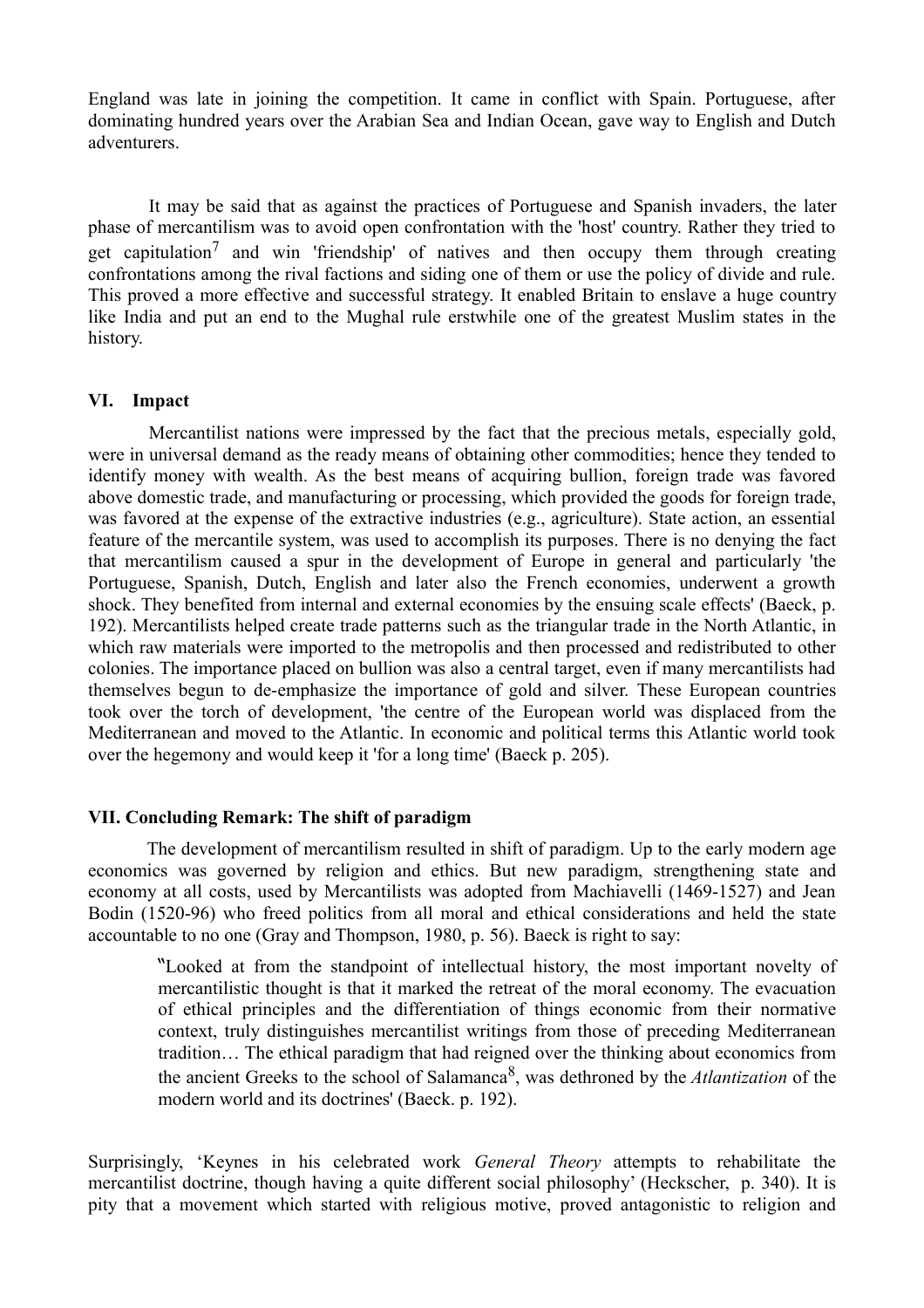morality. In development of mercantilism, the greatest loss of humanity was destruction of moral values that had been hitherto inseparable part of economic thinking and practices.

# **Endnotes**

1. The statement is based on a direct quotation from Columbus' writing in which he addresses the Catholic Sovereign: "I declared to your Highnesses that all the gain of this my Enterprise should be spent in the conquest of Jerusalem." (Morison, 1963, p. 139).

2. Perhaps it would be ironical to call the exploiting country as 'mother' country because no *mother* would like to exploit her child and keep it always dependent?

3. Karl Pribram writes: "The consolidation of economic views which took place in the thirteenth century was partly by due to the fact that crusades had brought to the cities of Italy and some other European countries the knowledge of the new methods of organizing industrial and commercial activities" (Pribram, (1983, pp. 3-4). In words of Heaton, "Muhammadanism regarded trade as worthy occupation, ties of rule and religion facilitated long-distance trade and travel and since the Asiatic and the Moslem world possessed many industrial or agricultural skills and products which were superior to those of the European end, the West benefited by the lessons it learned from its new masters" (Heaton, 1948, p. 76). Elsewhere we have discussed the influence of Muslim scholars on Scholastics and the latter's dependence upon the intellectual contribution of the former and their achievements in the practical field (Islahi, 2005, pp.79-81, 96, 112).

4. The fact that the major European countries jointly attacked Jerusalem and were defeated, may be the reason that mercantilism simultaneously developed in all these countries. Here we presented the case of Portuguese mercantilists only. There is need to investigate about others on the same line. The movement that started on politico-economic and religious ground, turned seemingly a pure economic movement, but never lost these elements from its components. Only emphasis changed. When their economic interests clashed, they fought against each other.

5. According to Moreland (1974, p.25), by adopting the sea route through the Cape of Good Hope the Portuguese did not only aim at enriching themselves and striking 'a heavy blow at the prosperity of Moslem States, which were still regarded as the enemy of the Christendom, but at the same time they hoped to secure a position whence the Christian religion could be propagated, and thus their enterprise was at once commercial and missionary in its nature'.

6. The establishment of powerful Ottoman Empire and its custody of the holy places of Islam made the Crusaders forget Jerusalem (Hamdani, 1994, p. 289).

7. "The capitulations refer to a class of commercial treaties which Western power concluded with Asian and African states and under which Western nationals enjoyed extraterritorial privileges. European residents were thus subject to the laws of their home governments and immune from those of their home countries. Among the Near and Middle East lands the system developed most fully in the Ottoman Empire. In the sixteenth century Ottoman merchants imported from the East spices, Jewels, silks, and other wares for which the demand was brisk. But apparently they made little, if any, effort to organize trade within Europe itself. European merchants instead came to Ottoman commercial centers in the eastern Mediterranean to purchase these items as well as goods originating in the Ottoman Empire, exporting them to Europe in European vessels. In encouraging trade with the West, the early sultans thus did not have to seek equal treatment for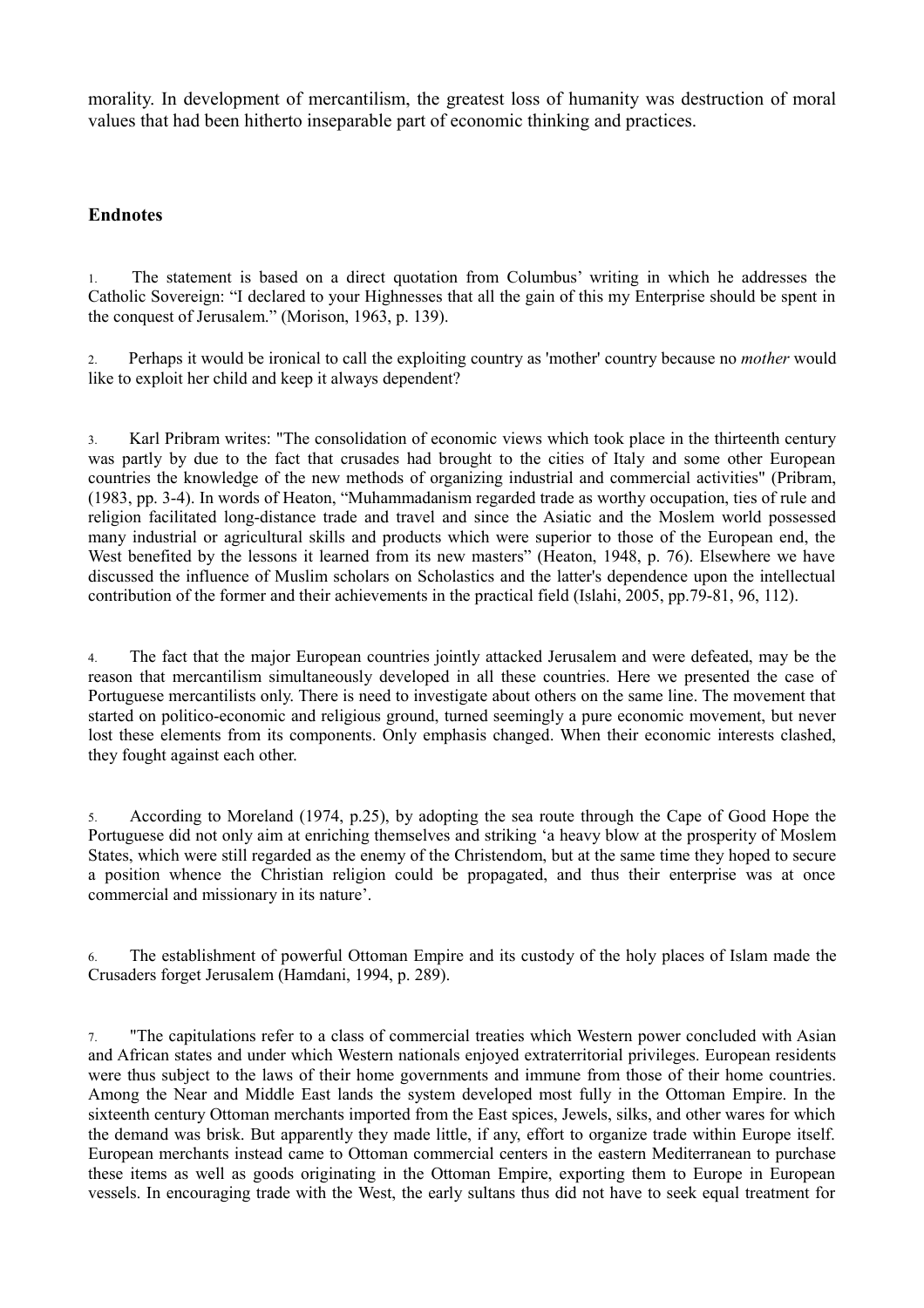their own subjects." (Hurewitz, 1987, Vol. I. P.1). Such a capitulation or Treaty of Amity and Commerce granted to France continued up to 1924 (ibid.).

 "Anthony Jenkinson, an enterprising English merchant, procured for himself and accredited representatives – in an audience of Aleppo with Sultan Suleyman I (1520-66) then preparing for battle against Persia – freedom to trade throughout the Ottoman Empire on the same basis as the French and the Venetians." (ibid. P.5). "The creation of the Levant Company in 1581 inaugurated English commerce with the Ottoman Empire on a sustained basis (ibid. p. 9,).

8. A group of Spanish theologians and Canonists formed the famous School of Salamanca. In the second quarter of the sixteenth century; the University of Salamanca became the Centre of an important scholastic revival. It adapted the juridical and normal concepts of Thomistic theology to modern times and kept its metaphysical aspects in the background.

References

Baeck, Louis (1994), *The Mediterranean Tradition in Economic Thought*, London and New York, Routledge.

Clough, Shepard B. and Cole C. W. (1967), *Economic History of Europe*, Third edition, Boston, D. C. Heath and Company.

Cook, M. A. (ed.) (1970), *Studies in the Economic History of the Middle East*, London: Oxford University Press.

Ekelund (Jr.), Robert B. and Hebert, Robert F. (1983), *A History of Economic Theory and Method,* New York, McGraw-Hill.

Glamann, Kristof (1977), "European Trade 1500-1750", in: Cipolla, Carlo, M. (ed.), *The Fontana Economic History of Europe volume 2: The Sixteenth and the Seventeenth Centuries*, n.p., Fontana Books, 1974. Reprint, Sussex, England: Harvester Press, pp.727-526, (page references are to reprint edition).

Gray, A. and Thompson, A. (1980), *The Development of Economic Doctrine*, New York: Longman,

Hamdani, Abbas (1994), "An Islamic Background to the Voyages of Discovery", in Jayyusi, Salma Khadra (ed.), *The Legacy of Muslim Spain*, Leidan, E.J. Brill, 273-306.

Heaton, Herbert (1948), *Economic History of Europe,* New York, Harper.

Heckscher, Eli F. (1954), *Mercantilism,* translated by Mendal Shapiro, London, George Allen and Unwin.

Housley, Norman (1992), *The Later Crusades* 1274-1580, Oxford, Oxford University Press.

Hurewitz, J.C. (1987) *Diplomacy in the Near and Middle East: A Documentary Record 1535-1956*, Oxford, Archive Editions, first Published in 1956 by Von Nostrand Co. New York, Vol. I.